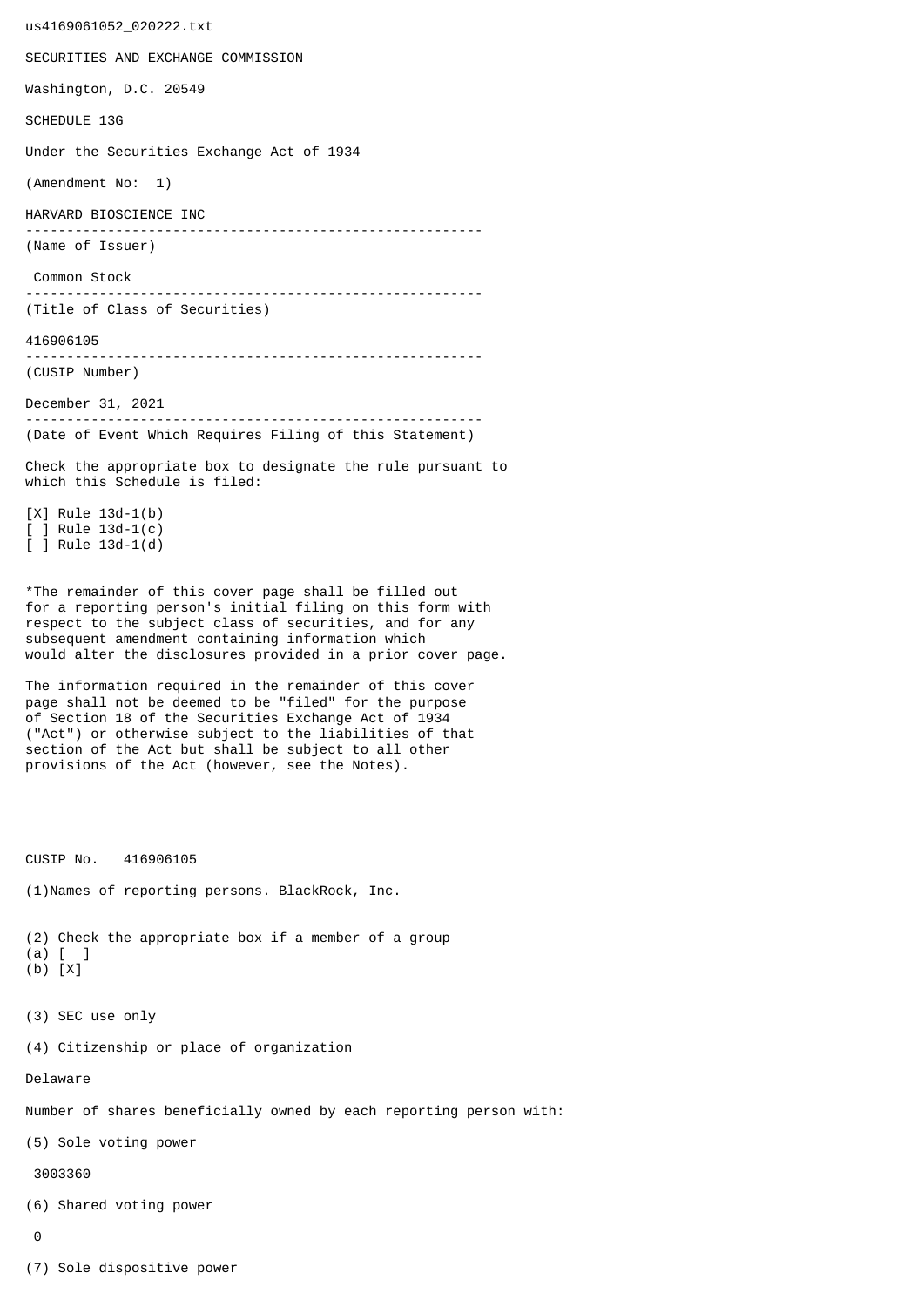```
 3063190
(8) Shared dispositive power
 \boldsymbol{\Theta}(9) Aggregate amount beneficially owned by each reporting person
  3063190
(10) Check if the aggregate amount in Row (9) excludes certain shares
(11) Percent of class represented by amount in Row 9
  7.5%
(12) Type of reporting person
HC
Item 1.
Item 1(a) Name of issuer:
           -----------------------------------------------------------------------
HARVARD BIOSCIENCE INC
Item 1(b) Address of issuer's principal executive offices:
-----------------------------------------------------------------------
84 October Hill Road
Holliston MA 01746
Item 2.
2(a) Name of person filing:
               ----------------------------------------------------------------------
BlackRock, Inc.
2(b) Address or principal business office or, if none, residence:
 -----------------------------------------------------------------------
BlackRock, Inc.
55 East 52nd Street
New York, NY 10055
2(c) Citizenship:
                             --------------------------------------------------------------------
 See Item 4 of Cover Page
2(d) Title of class of securities:
                                        -------------------------------------------------------------------
 Common Stock
2(e) CUSIP No.:
See Cover Page
```
Item 3.

If this statement is filed pursuant to Rules  $13d-1(b)$ , or  $13d-2(b)$  or  $(c)$ , check whether the person filing is a: [ ] Broker or dealer registered under Section 15 of the Act; [ ] Bank as defined in Section 3(a)(6) of the Act; ] Insurance company as defined in Section  $3(a)(19)$  of the Act; [ ] Investment company registered under Section 8 of the Investment Company Act of 1940; [ ] An investment adviser in accordance with Rule  $13d-1(b)(1)(ii)(E)$ ;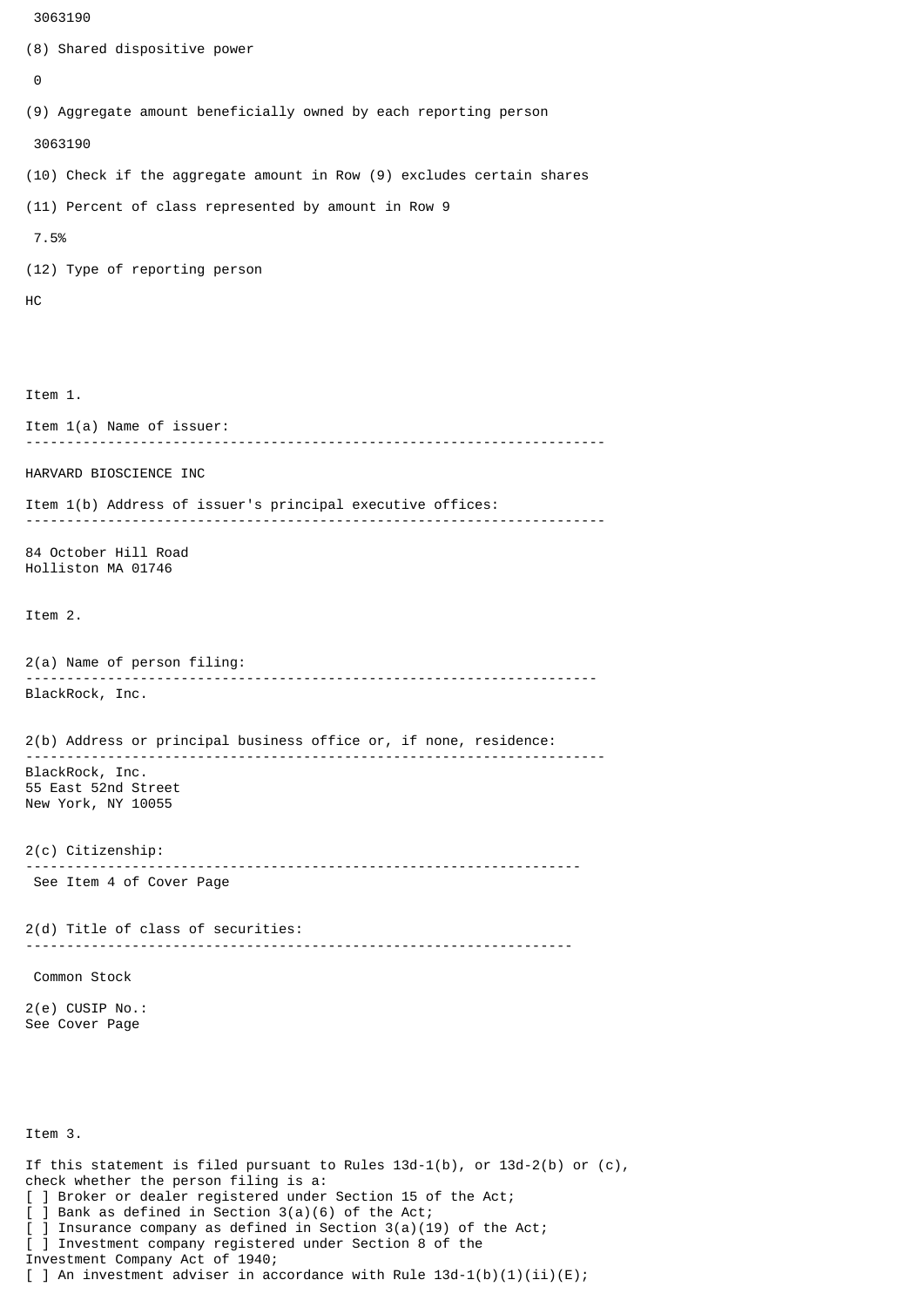[ ] An employee benefit plan or endowment fund in accordance with Rule  $13d-1(b)(1)(ii)(F);$ [X] A parent holding company or control person in accordance with Rule  $13d-1(b)(1)(ii)(G);$ [ ] A savings associations as defined in Section 3(b) of the Federal Deposit Insurance Act (12 U.S.C. 1813); [ ] A church plan that is excluded from the definition of an investment company under section  $3(c)(14)$  of the Investment Company Act of 1940; [ ] A non-U.S. institution in accordance with Rule  $240.13d-1(b)(1)(ii)(J);$  $\lceil$  ] Group, in accordance with Rule 240.13d-1(b)(1)(ii)(K). If filing as a non-U.S. institution in accordance with Rule  $240.13d-1(b)(1)(ii)(J)$ , please specify the type of institution: Item 4. Ownership Provide the following information regarding the aggregate number and percentage of the class of securities of the issuer identified in Item 1. Amount beneficially owned: 3063190 Percent of class 7.5% Number of shares as to which such person has: Sole power to vote or to direct the vote 3003360 Shared power to vote or to direct the vote  $\Theta$ Sole power to dispose or to direct the disposition of 3063190 Shared power to dispose or to direct the disposition of 0

Item 5.

Ownership of 5 Percent or Less of a Class. If this statement is being filed to report the fact that as of the date hereof the reporting person has ceased to be the beneficial owner of more than 5 percent of the class of securities, check the following [ ].

Item 6. Ownership of More than 5 Percent on Behalf of Another Person

 If any other person is known to have the right to receive or the power to direct the receipt of dividends from, or the proceeds from the sale of, such securities, a statement to that effect should be included in response to this item and, if such interest relates to more than 5 percent of the class, such person should be identified. A listing of the shareholders of an investment company registered under the Investment Company Act of 1940 or the beneficiaries of employee benefit plan, pension fund or endowment fund is not required.

 Various persons have the right to receive or the power to direct the receipt of dividends from, or the proceeds from the sale of the common stock of HARVARD BIOSCIENCE INC. No one person's interest in the common stock of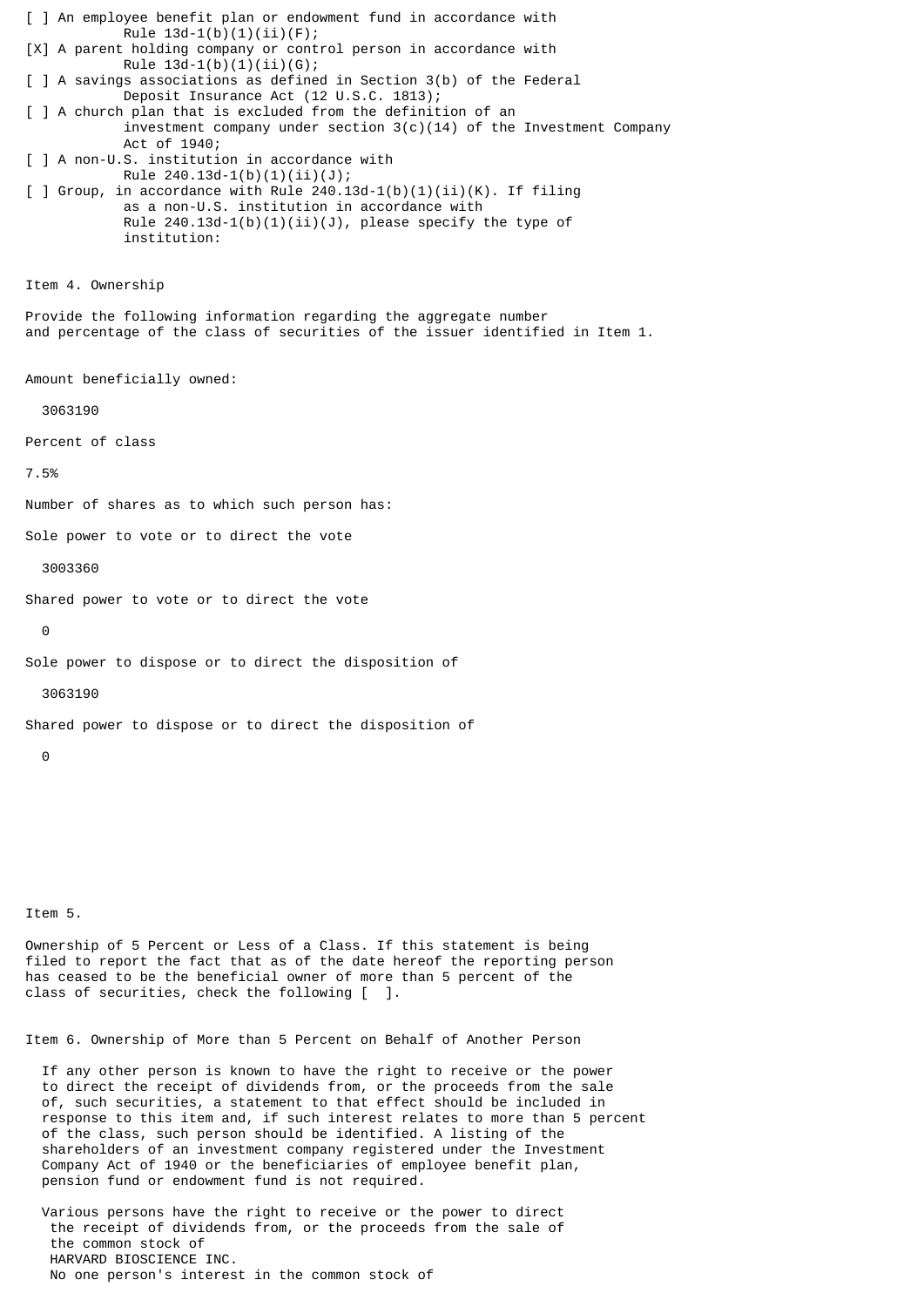HARVARD BIOSCIENCE INC is more than five percent of the total outstanding common shares.

Item 7. Identification and Classification of the Subsidiary Which Acquired the Security Being Reported on by the Parent Holding Company or Control Person.

See Exhibit A

Item 8. Identification and Classification of Members of the Group

If a group has filed this schedule pursuant to Rule  $13d-1(b)(ii)(J)$ , so indicate under Item 3(j) and attach an exhibit stating the identity and Item 3 classification of each member of the group. If a group has filed this schedule pursuant to Rule  $13d-1(c)$  or Rule  $13d-1(d)$ , attach an exhibit stating the identity of each member of the group.

## Item 9. Notice of Dissolution of Group

Notice of dissolution of a group may be furnished as an exhibit stating the date of the dissolution and that all further filings with respect to transactions in the security reported on will be filed, if required, by members of the group, in their individual capacity.

See Item 5.

Item 10. Certifications By signing below I certify that, to the best of my knowledge and belief, the securities referred to above were acquired and are held in the ordinary course of business and were not acquired and are not held for the purpose of or with the effect of changing or influencing the control of the issuer of the securities and were not acquired and are not held in connection with or as a participant in any transaction having that purpose or effect.

Signature.

After reasonable inquiry and to the best of my knowledge and belief, I certify that the information set forth in this statement is true, complete and correct.

Dated: February 2, 2022 BlackRock, Inc.

Signature: Spencer Fleming

-------------------------------------------

Name/Title Attorney-In-Fact

The original statement shall be signed by each person on whose behalf the statement is filed or his authorized representative. If the statement is signed on behalf of a person by his authorized representative other than an executive officer or general partner of the filing person, evidence of the representative's authority to sign on behalf of such person shall be filed with the statement, provided, however, that a power of attorney for this purpose which is already on file with the Commission may be incorporated by reference. The name and any title of each person who signs the statement shall be typed or printed beneath his signature.

Attention: Intentional misstatements or omissions of fact constitute Federal criminal violations (see 18 U.S.C. 1001).

Exhibit A